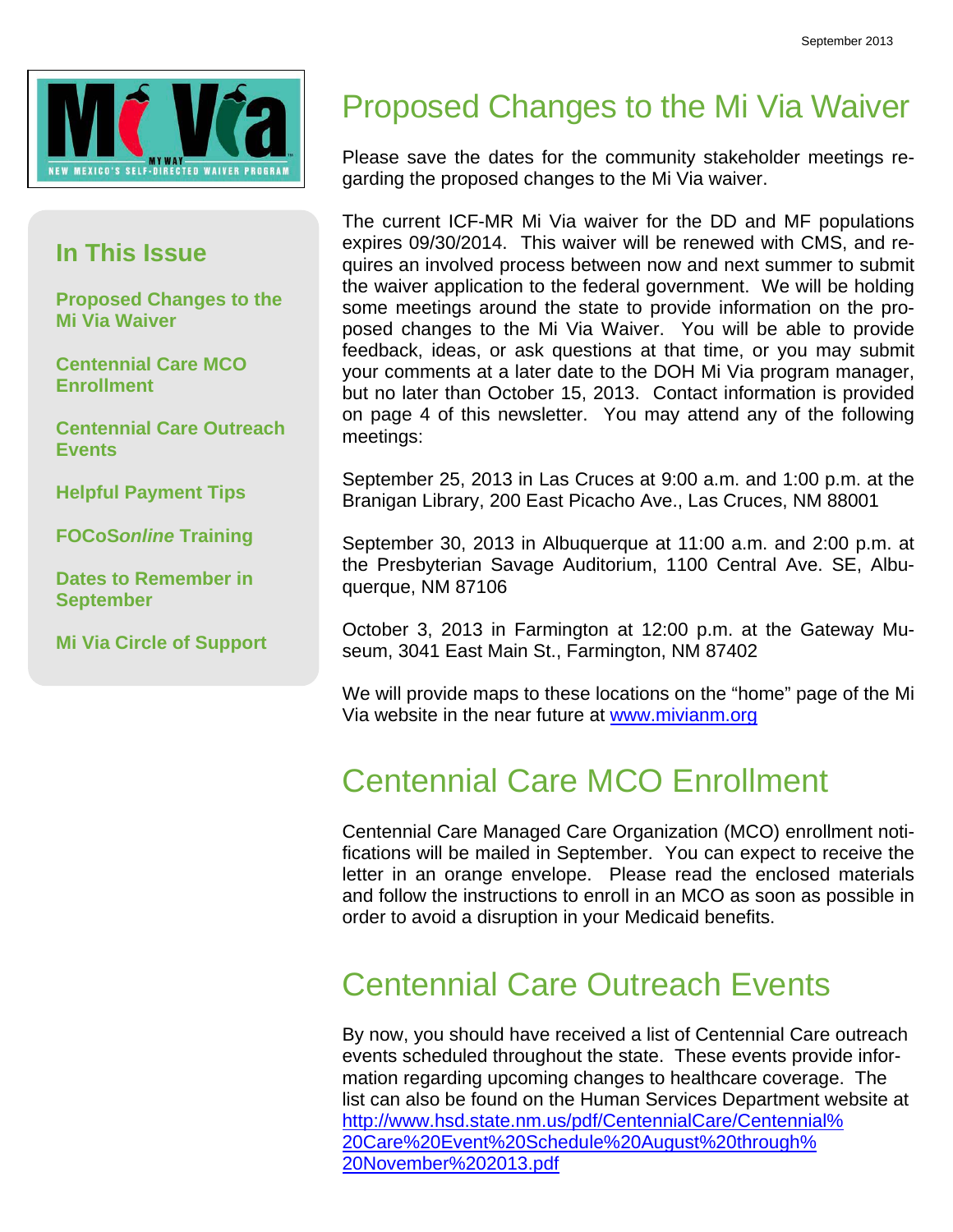Mi Via

Contact Information:

**Phone:** 1-866-916-0310 8:00 am to 5:00 pm Mon. - Fri.

**Toll-free Fax:** 1-866-302-6787

**E-mail:** mi.via@xerox.com

**Web:** http://www.MiViaNM.org

**Physical Address:** 1720-A Randolph Rd SE Albuquerque, NM 87106

If you would like to sign up for training to use FOCoS*online* to review/approve timesheets and check your budget, call Mi Via at 1-866-916-0310

#### **Note:**

The Mi Via Advisory Committee works with the State to share information and help with communication among all Mi Via Participants.

Molina Healthcare is the Third Party Assessor (TPA) for Mi Via. They are responsible for reviewing and approving the Service and Support Plans (SSP).

### Helpful Payment Tips

Timesheets cannot be submitted prior to the end of an employee's shift. Service dates on all timesheets need to be ON or BEFORE the last day of the timesheet period. You cannot enter, submit, or sign a timesheet for work not yet performed.

12:00 midnight starts a new day.

For example, if your employee starts work on Wednesday 8/21 at 10:00 pm and works until 6:00 am Thursday morning, your employee will complete their timesheet as follows:

 8/21 10:00 pm - 12:00 am 8/22 12:00 am - 6:00 am

Remember, employees cannot begin working until the Employer has been notified by Xerox that the employee has passed their COR Background Check and may begin working as approved on the Participant's Plan and according to the Participant's Mi Via Waiver Eligibility. Xerox also recommends calling the Mi Via Help Desk at 1-866-916-0310 to verify that all other required employee enrollment paperwork has been received and that the employee is set up to receive payments.

### FOCoS*online* Training

You can now take the FOCoS*online* training on your own, at any time, from the Mi Via website at http://mivianm.org under the home page. We have included a list of frequently asked questions along with a training manual.

If you are an employer, please take the Employer training Parts I & II. If you are an employee, you only need to take the Employee training.

Once you have completed the training there is a quiz at the end. Please complete the quiz to help you review the information from the training. You will receive a FOCoS*online* Account Authorization form, once the training is completed. You will need to complete this in order to login to FOCoS*online*.

Please note, for employees, your Employer must also have access to FOCoS*online* so they can approve your timesheet.

Please contact Mi Via at 1-866-916-0310 if you have any questions.

You can also attend the webinar training in your home or anywhere you have access to the internet. The next training is:

**September 25th from 2:00 pm - 4:00 pm October 17th from 9:00 am - 11:00 am** 

Please contact Mi Via at 1-866-916-0310 if you would like to sign up and learn how to use FOCoS*online*. Please call Mi Via at least three business days before you would like to take the training.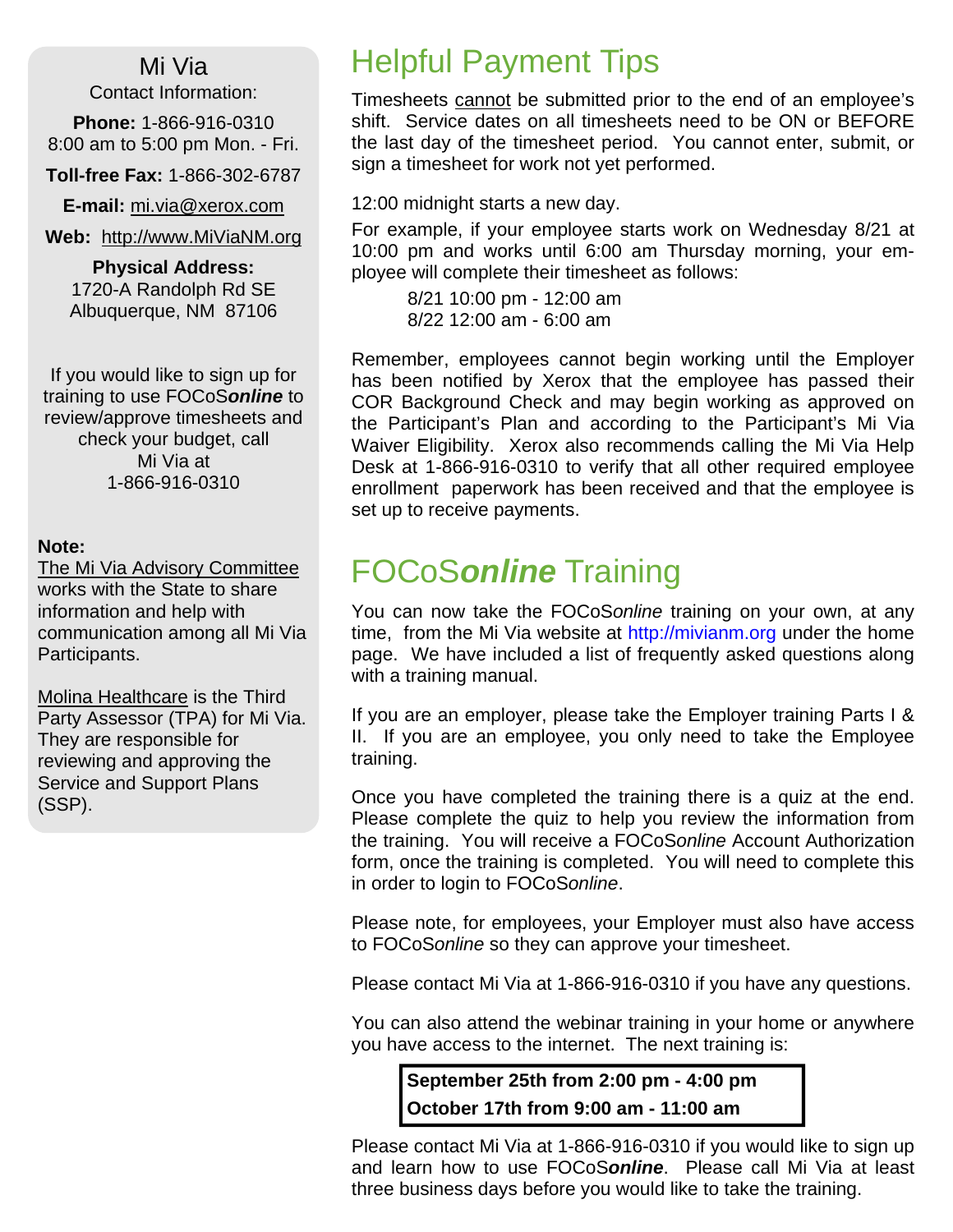### **Dates to Remember in September**

# September 2013

| Sun | Mon                                                               | Tue          | Wed                     | Thu                                             | Fri.                                                                                                           | Sat                                                                                                                        |
|-----|-------------------------------------------------------------------|--------------|-------------------------|-------------------------------------------------|----------------------------------------------------------------------------------------------------------------|----------------------------------------------------------------------------------------------------------------------------|
| 1   | $\overline{2}$<br><b>Xerox and State</b><br><b>Offices Closed</b> | $\mathbf{3}$ | $\overline{\mathbf{4}}$ | 5                                               | $\,6\,$<br>Paychecks and<br><b>Vendor Checks</b><br><b>Received or</b><br>Deposited; end of<br>the pay period. | $\overline{7}$<br>Deadline to<br>submit<br>timesheets,<br>Mileage & PRFs<br>for 9/20 payment;<br>new pay period<br>begins. |
| 8   | 9                                                                 | 10           | 11                      | 12                                              | 13<br><b>Vendor Checks</b><br><b>Received or</b><br><b>Deposited</b>                                           | 14<br>Deadline to<br>submit PRFs for<br>9/27 payment                                                                       |
| 15  | 16                                                                | 17           | 18                      | 19                                              | 20<br>Paychecks and<br><b>Vendor Checks</b><br><b>Received or</b><br>Deposited; end of<br>the pay period.      | 21<br>Deadline to<br>submit<br>timesheets,<br>Mileage & PRFs<br>for 10/4 payment;<br>new pay period<br>begins.             |
| 22  | 23                                                                | 24           | 25                      | 26<br><b>Spending Reports</b><br>Mailed to EORs | 27<br><b>Vendor Checks</b><br><b>Received or</b><br><b>Deposited</b>                                           | 28<br>Deadline to<br>submit PRFs for<br>10/11 payment                                                                      |
| 29  | 30                                                                | Oct 1        | Oct 2                   | Oct 3                                           | Oct 4<br>Paychecks and<br><b>Vendor Checks</b><br><b>Received or</b><br>Deposited; end of<br>the pay period.   | Oct 5<br>Deadline to<br>submit<br>timesheets,<br>Mileage & PRFs<br>for 10/18 pay-<br>ment; new pay<br>period begins.       |